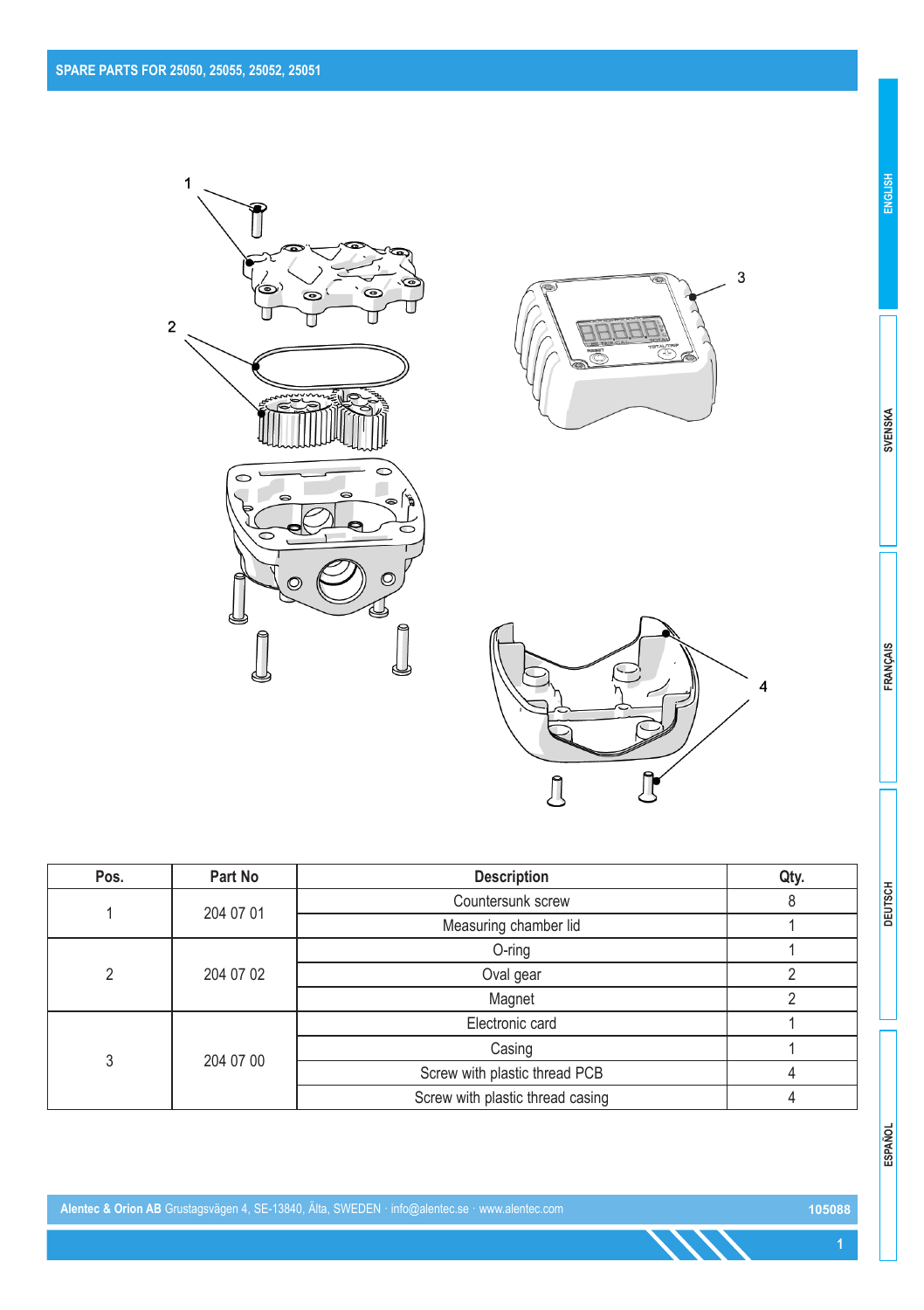





| Pos.           | Art. Nr   | <b>Beskrivning</b>             | Antal |
|----------------|-----------|--------------------------------|-------|
|                |           | Skruv försänkt                 | 8     |
|                | 204 07 01 | Lock mätkammare                |       |
|                | 204 07 02 | $O$ -ring                      |       |
| $\mathfrak{p}$ |           | Ovalhjul                       | c     |
|                |           | Magnet                         | ŋ     |
|                |           | Elektronikkort                 |       |
| 3              |           | Hölje                          |       |
|                | 204 07 00 | Skruv med plastgänga för PCB   |       |
|                |           | Skruv med plastgänga för hölje |       |

ESPAÑOL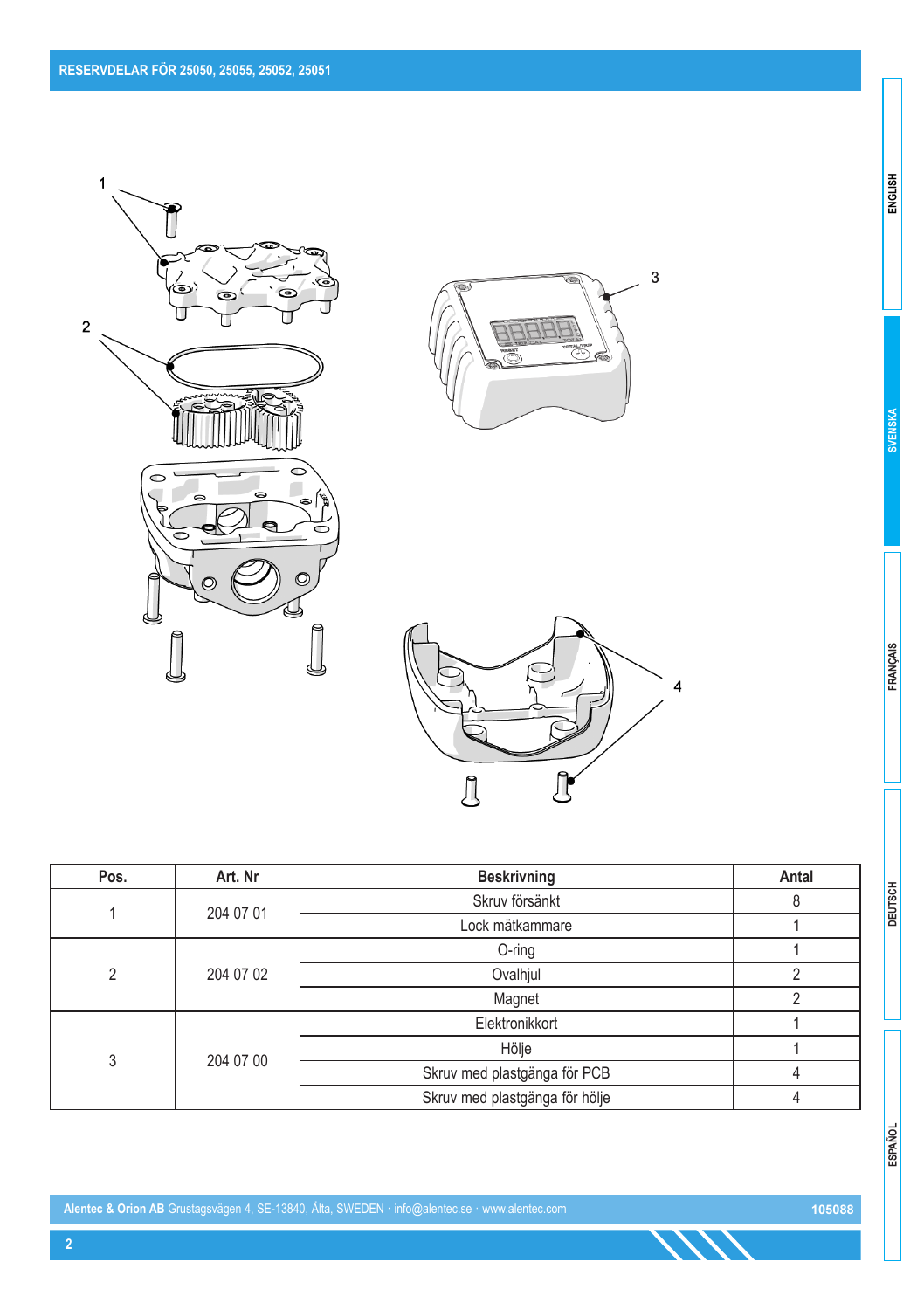





| Pos. | Réf       | Désignation                    | Qte. |
|------|-----------|--------------------------------|------|
|      | 204 07 01 | Vis de carter                  |      |
|      |           | Couvercle de chambre de mesure |      |
|      |           | Joint torique                  |      |
| C    | 204 07 02 | Engrenages ovales              |      |
|      |           | Aimant                         |      |
|      |           | Carte électronique             |      |
| 3    |           | Carter                         |      |
|      | 204 07 00 | Vis avec pas en plastique PCB  |      |
|      |           | Vis de carter en plastique     |      |

**Alentec & Orion AB** Grustagsvägen 4, SE-13840, Älta, SWEDEN · info@alentec.se · www.alentec.com **105088**

**SVENSKA** 

ENGLISH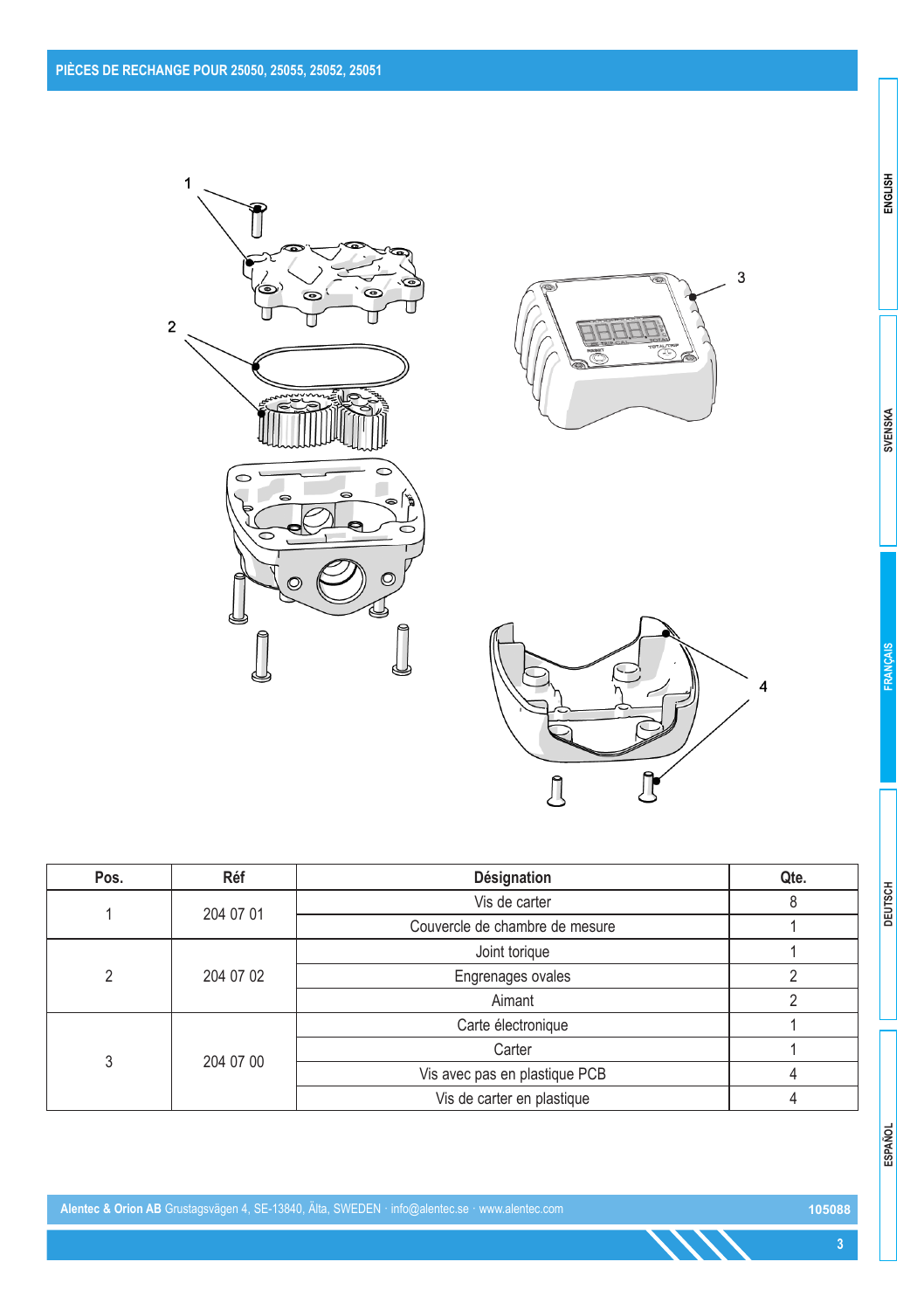





| Pos. | Art.-Nr.  | Beschreibung                   | Menge.                             |  |
|------|-----------|--------------------------------|------------------------------------|--|
|      | 204 07 01 | Senkkopfschraube               | 8                                  |  |
|      |           | Messkammerdeckel               |                                    |  |
|      |           | O-Ring                         |                                    |  |
| 2    | 204 07 02 | Ovalräder                      |                                    |  |
|      |           | Magnet                         |                                    |  |
|      |           | Leiterkarte                    |                                    |  |
| 3    | 204 07 00 | Gehäuse                        |                                    |  |
|      |           |                                | Schraube mit PCB-Kunststoffgewinde |  |
|      |           | Schraube mit Kunststoffgehäuse |                                    |  |

**Alentec & Orion AB** Grustagsvägen 4, SE-13840, Älta, SWEDEN · info@alentec.se · www.alentec.com **105088**

**SVENSKA** 

ENGLISH

FRANÇAIS